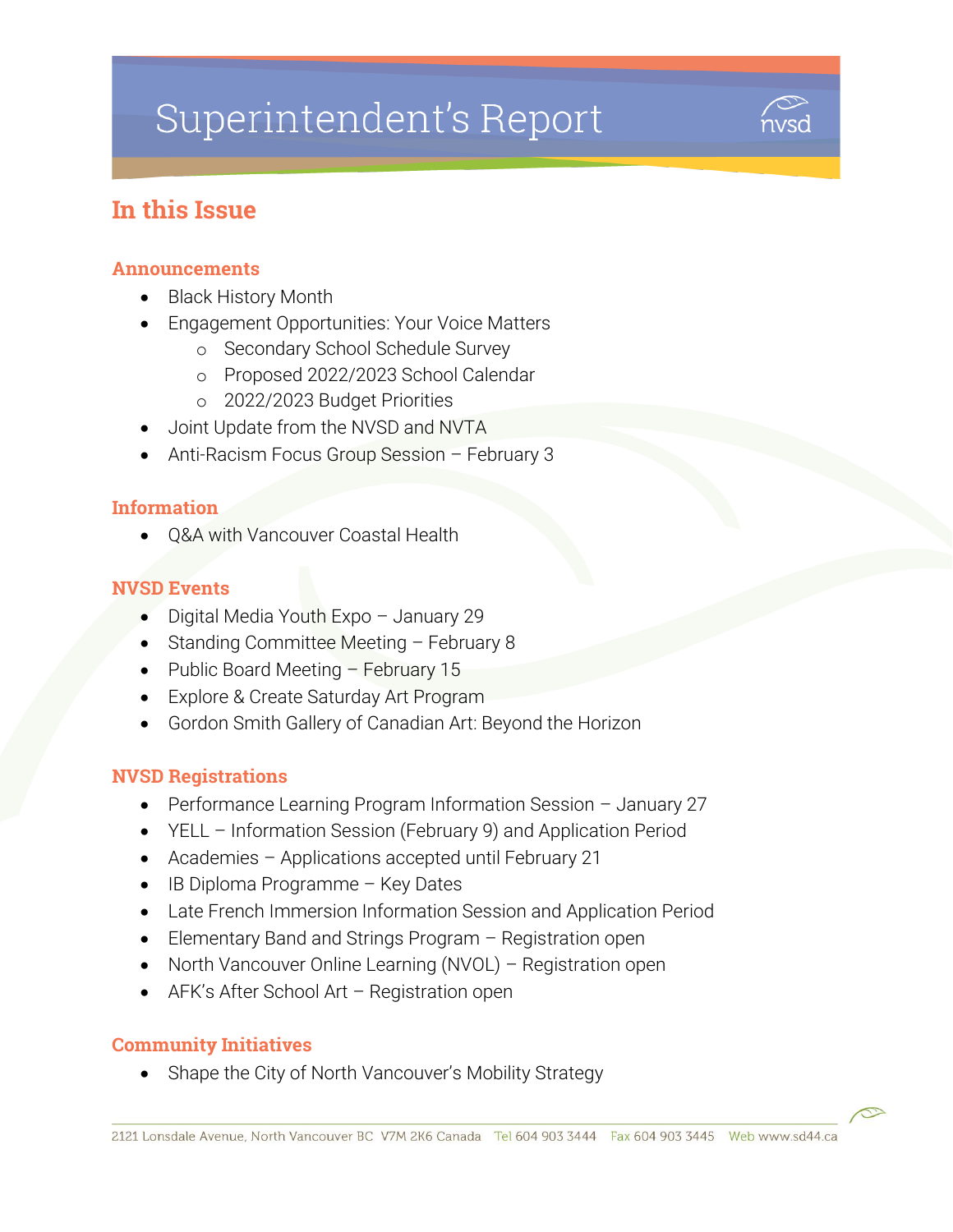

#### Good News Stories from the NVSD

\*\*\*\*\*\*

## Announcements

#### Black History Month

The theme for Black History Month 2022 is *February and Forever: Celebrating Black History today and every day.* During the month of February, people across Canada are invited to participate in Black History Month festivities, activities and events that honour the legacy of Black Canadians [\(source](https://www.canada.ca/en/canadian-heritage/campaigns/black-history-month.html)). February issues of the Superintendent's Report will be used to highlight ways in which our schools are recognizing and honouring Black History Month. Click **HERE** to read about how every month is Black History Month at Carson Graham Secondary.

#### Engagement Opportunities – Your Voice Matters

We invite and encourage you to participate and share your feedback in the following three areas:

#### **Secondary School Schedule Survey**

Families of secondary school students would have already received an invitation and reminder email asking for their participation in the Secondary School Schedule Survey. The feedback received from families, students and staff, along with the feedback received from last spring's Secondary School Schedule Survey, will be used to help the school district plan for the coming school year.

A final reminder email with survey link will be issued this week. The deadline to participate in this survey is Monday, January 31, 11:59 p.m.

#### **Proposed 2022/2023 School Calendar**

Next week, school district stakeholders will be invited to provide input on the proposed calendar for the 2022/2023 school year. Feedback can be provided online via Microsoft Forms from Tuesday, February 1, to Monday, February 28, 11:59 p.m.

#### **2022/2023 Budget Priorities**

Each year, the school district undertakes a public consultation process for input on budget priorities. School district stakeholders are invited and encouraged to provide their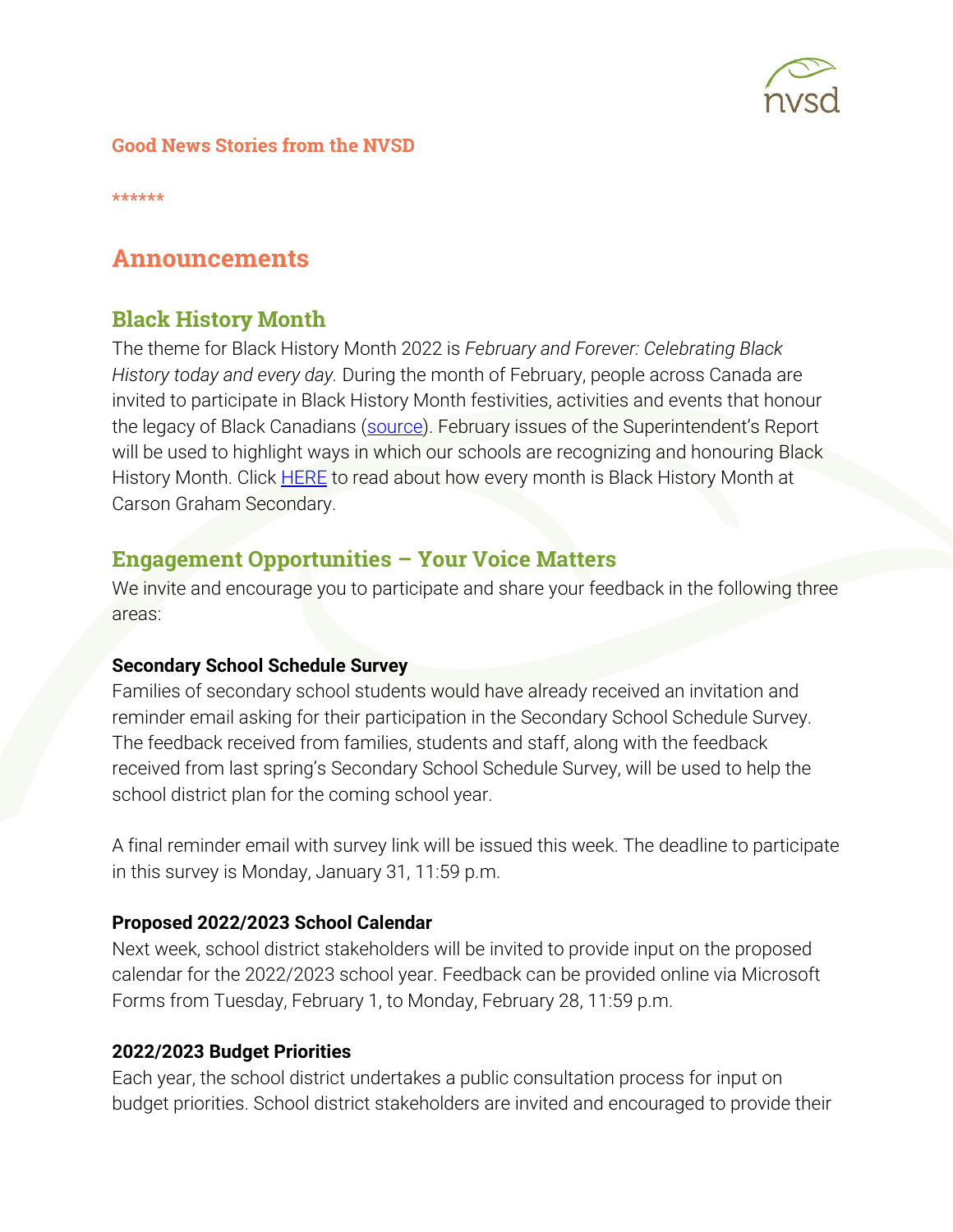

input on budget priorities that align with and support the school district's vision, values and strategic goals. Click **HERE** for more information.

Feedback can be provided:

- Virtually through Microsoft Teams during two scheduled Public Standing Committee meetings, where participants can ask questions and share comments: [February 8 at 7](https://www.sd44.ca/Board/Meetings/Pages/default.aspx#/=) p.m. and [April 5 at 7](https://www.sd44.ca/Board/Meetings/Pages/default.aspx#/=) p.m.
- Via email to [budgetcomments@sd44.ca](mailto:budgetcomments@sd44.ca) from February 8 to March 15, 2022.
- Online through a survey from February 8 to March 15, 2022.
- By traditional mail addressed to: Secretary Treasurer, 2121 Lonsdale Avenue, North Vancouver, BC, V7M 2K6. Feedback must be received by March 15, 2022.

Thank you for taking the time to share your feedback.

## Joint Update from the NVSD and NVTA

The North Vancouver Board of Education and the North Vancouver Teachers' Association are thrilled to announce a significant increase to the amount of annual Professional Development funds available for teachers.

Commencing September 2022, rather than the existing fixed amount of \$94,500.00, going forward, the fund for each year will be determined by a new formula tied to teachers' salaries and so will increase with general wage increases. For the 2022/23 school year, the new formula will provide a Professional Development fund of \$143,544.00, which represents an increase of over 50% and reflects the parties shared view on the merits of such an investment for our valued teaching staff.

As shared by Scott Stanley, Executive Director, Human Resources, North Vancouver School District; and Katrina Russell, President, North Vancouver Teachers' Association, "We are pleased that the positive relationship between the parties and cooperative approach that the Board and the Union each adopted in coming to this agreement has resulted in something that will provide increased support for our teachers for years to come."

## Anti-Racism Focus Group Session - February 3

As part of the North Vancouver School District's commitment to learning from the community's lived experiences to help ensure a welcoming, safe and inclusive culture for all school district community members, parents/guardians are invited to participate in the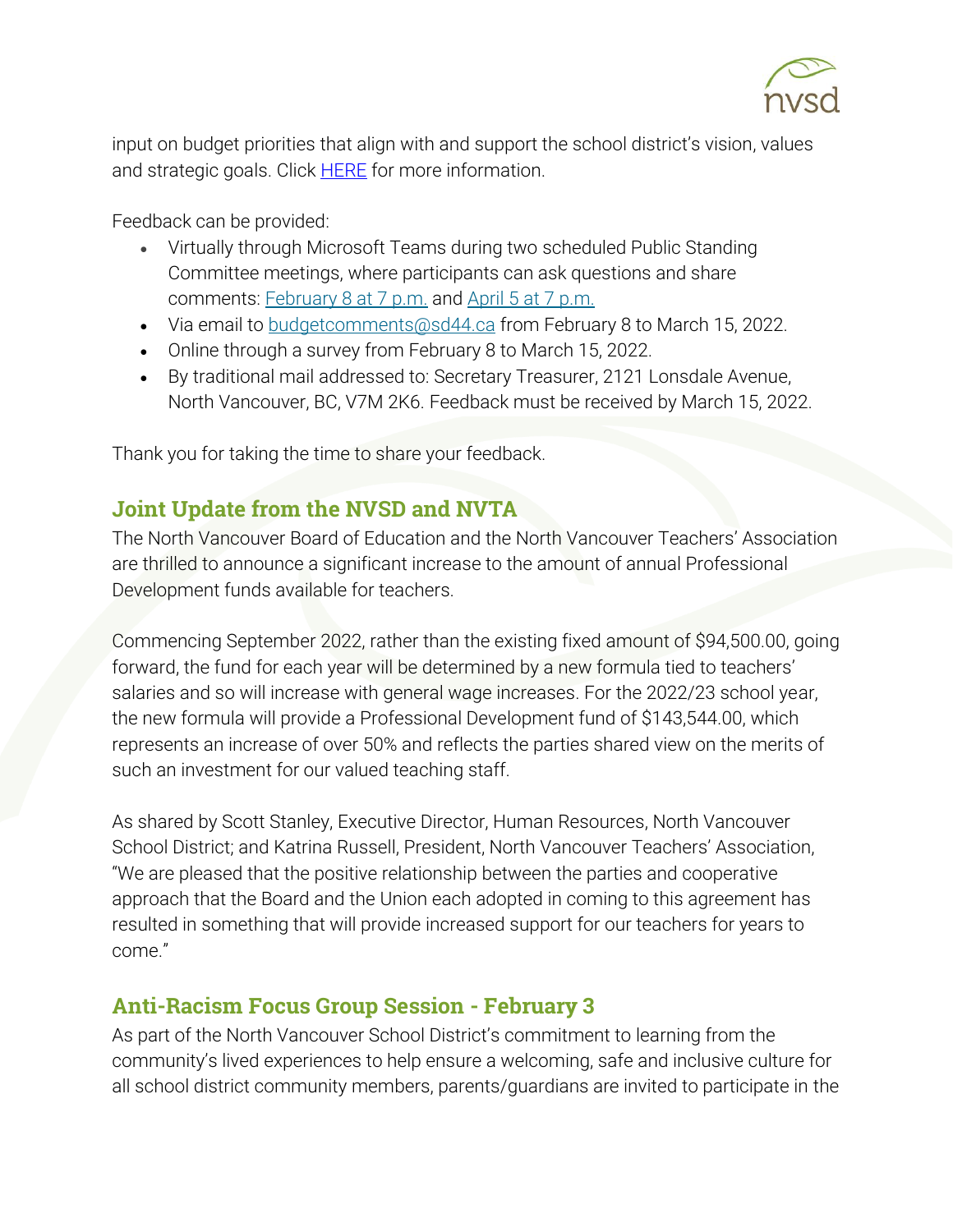

final remaining anti-racism focus group for this stakeholder group, which takes place via Zoom on Thursday, February 3 at 7 p.m.

To participate in this focus group, which is facilitated by Bakau Consulting, please email Consultant Will Shelling at [will@bakauconsulting.com,](mailto:will@bakauconsulting.com) and use the subject line: NVSD Parent/Guardian Focus Group [February 3 at 7 p.m.]. You will be registered in the focus group if you receive a calendar invite.

Bakau limits the number of focus group participants to facilitate meaningful and authentic dialogue. Please direct any questions about the focus groups to [will@bakauconsulting.com.](mailto:will@bakauconsulting.com) Thank you for your participation.

# Information

## Q&A with Vancouver Coastal Health

The North and West Vancouver School Districts hosted Dr. Mark Lysyshyn, Deputy Chief Medical Health Officer, Vancouver Coastal Health, on January 26, for a recorded Q&A session that focused on COVID-19, Omicron and keeping schools and school communities safe. Staff and families across both school districts had sent their questions in advance, and Dr. Lysyshyn was asked to respond to a selection of those questions. Thank you to those who did submit questions. The recording is available [HERE.](https://vimeo.com/670434777)

# **NVSD Events**

### Digital Media Youth Expo – January 29

Attend this year's **[Digital Media Youth Expo](http://digitalmediayouthexpo.ca/)**, hosted by the NVSD's Digital Media Academy (DMA), and learn about the many educational and employment opportunities available in the digital media industry. Students, families, teachers and community members meet virtually with representatives from many Lower Mainland post-secondary schools, local and global organizations, industry experts and studios involved in all aspects of digital media. In attendance this year are representatives in visual effects, animation, film, sound, photography, web design, and game design, along with a host of other realms. DMA students will also be available to showcase what they are working on, learning about, and inspired by, and answer questions about the DMA.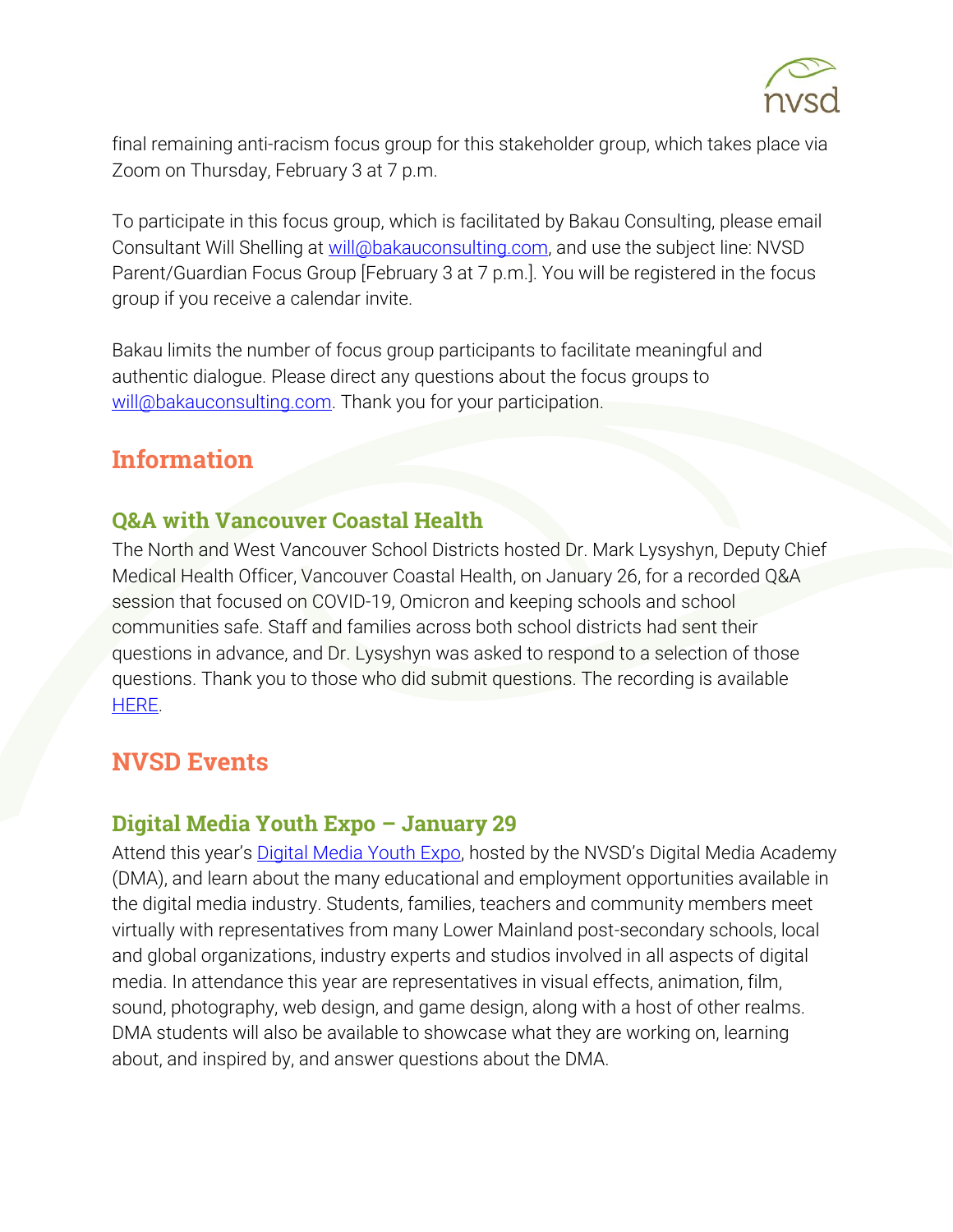

## Standing Committee Meeting – February 8

The next Board of Education Standing Committee Meeting takes place virtually on Tuesday, February 8 at 7 p.m. It will include a staff presentation and discussion of issues and opportunities related to the development of the 2022/2023 Preliminary Budget. Visit our [Meetings & Minutes](https://www.sd44.ca/Board/Meetings/Pages/default.aspx#/=) page for information on how you can provide input and to review the complete agenda (available on the Thursday afternoon preceding the public meeting).

## **Public Board Meeting – February 15**

The next Board of Education Public Board Meeting takes place virtually on Tuesday, February 15 at 6:30 p.m. Visit our **Meetings & Minutes** page for information on how you can provide input and to review the agenda and board package (available on the Thursday afternoon preceding the public meeting).

## Explore & Create Saturday Art Program

Children aged 5 to 12 are invited to visit the Gordon Smith Gallery on Saturdays between 1 and 3 p.m. for art activities that are collage and drawing based and inspired by the current exhibition, *[Beyond the Horizon](https://www.sd44.ca/school/artistsforkids/Visit/Exhibitions/Pages/default.aspx#/=)*. Admission is by donation (\$5 suggestion per attendee) and parental/guardian supervision is required. Click **HERE** for more information.

## Gordon Smith Gallery of Canadian Art: Beyond the Horizon

*Beyond the Horizon* is an expression that encourages us to consider what is "farther than the possible limit of sight, beyond what we can foresee, know or anticipate." The horizon as a metaphor provides us with an opportunity to challenge and evaluate our own ways of knowing. The artists in this exhibition expand conventional uses of materials and explore modes of making through collaboration with other artists and the land. Click **[HERE](https://www.sd44.ca/school/artistsforkids/Visit/Exhibitions/Pages/default.aspx#/=)** for more information, including gallery hours.

# NVSD Registrations

## Performance Learning Program Information Session – January 27

The Performance Learning Program (PLP) is an enhanced secondary program for students entering Grades 8 to 12. With a focus on deeper learning, students master core academic content, think critically to solve complex problems, work collaboratively, communicate effectively, and develop academic and growth mindsets. An information session takes place tonight at 7 p.m. Click **HERE** for more information (the information session link will be provided on this page).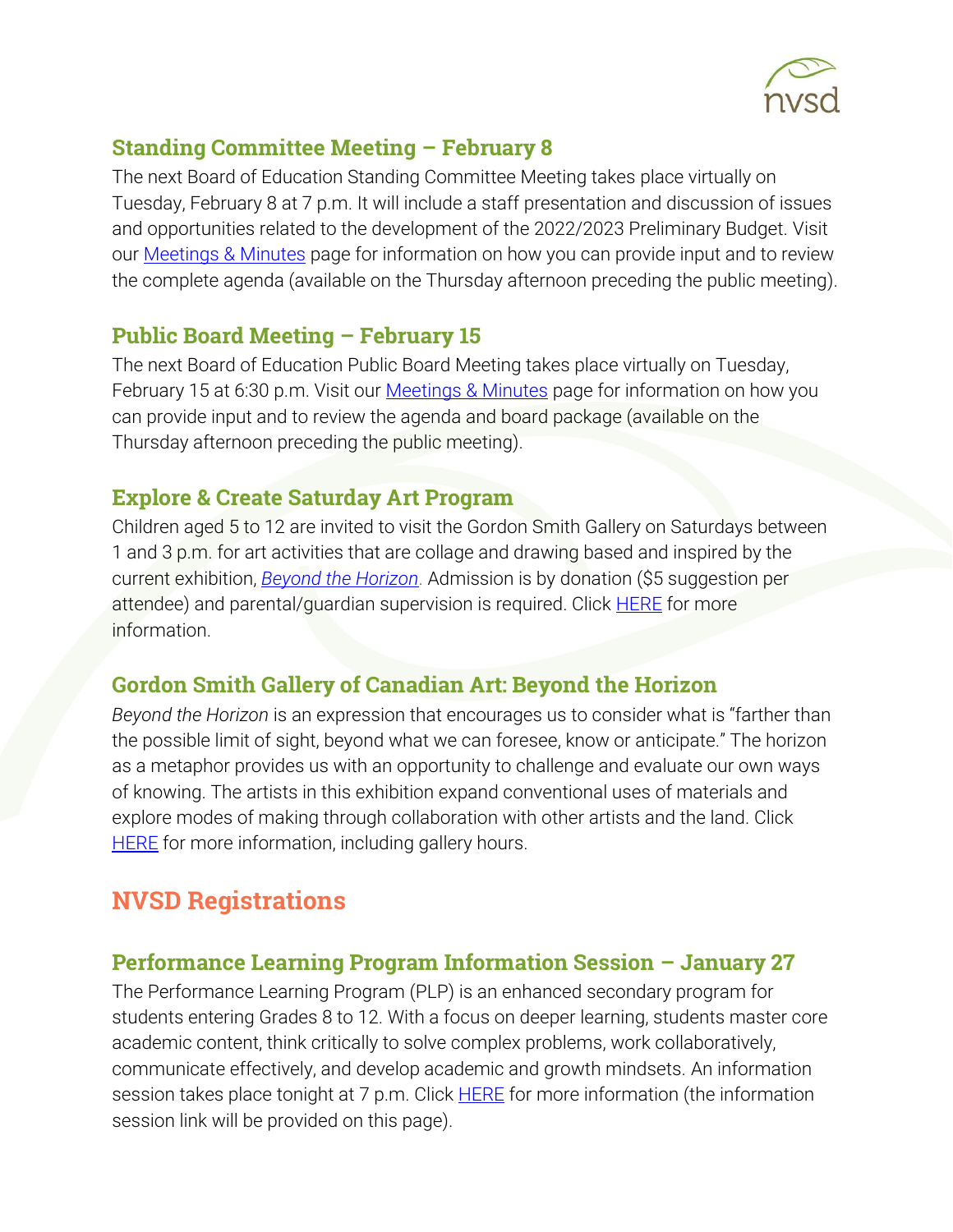

## YELL – Information Session (February 9) and Application Period

The [Young Entrepreneurship and Leadership Launchpad \(YELL\)](https://www.sd44.ca/ProgramsServices/careereducation/School-Based%20Career%20Programs/Pages/default.aspx#/=) provides Grade 11 and 12 students with a thorough understanding of how to apply entrepreneurial thinking to future studies, launching a business or entering the workforce. Students earn course credits toward graduation while working with teachers, business and community leaders and a mentor to design a student-led business concept. YELL is offered at Sutherland Secondary School and Handsworth Secondary School.

Click [HERE](https://www.sd44.ca/ProgramsServices/careereducation/School-Based%20Career%20Programs/Pages/default.aspx#/=https://www.sd44.ca/ProgramsServices/careereducation/School-Based%20Career%20Programs/Pages/default.aspx) for more information, including links to the February 9, 7 p.m. information session and application form. Applications will be accepted between February 1 and March 11.

## Academies – Applications accepted until February 21

Our highly specialized academies are designed to enhance the overall student experience by providing learning environments that concentrate on a focal skill set. Students in Grades 8 to 12 work towards graduation while accelerating their knowledge and skill development in an area of interest that can form a foundation for successful postgraduation pursuits.

The following Academies will be offered during the 2022/2023 school year. Please visit the Academy page for program-specific information. [Applications](https://www.sd44.ca/ProgramsServices/Academies/Pages/default.aspx#/=) will be accepted until February 21.

- [AFK Studio Art](https://www.sd44.ca/ProgramsServices/Academies/AFKAcademy/Pages/default.aspx#/=)
- [Basketball](https://www.sd44.ca/ProgramsServices/Academies/Basketball/Pages/default.aspx#/=)
- **New!** [Business and Gaming Entrepreneurship Lab](https://www.sd44.ca/ProgramsServices/Academies/Gaming/Pages/default.aspx#/=)
- [Dance](https://www.sd44.ca/ProgramsServices/Academies/Dance/Pages/default.aspx#/=)
- [Digital Media](https://www.sd44.ca/ProgramsServices/Academies/DigitalMedia/Pages/default.aspx#/=)
- [Digital Media Lite](https://www.sd44.ca/ProgramsServices/Academies/Digital%20Media%20Academy%20Lite/Pages/default.aspx#/=)
- [Field Hockey](https://www.sd44.ca/ProgramsServices/Academies/FieldHockey/Pages/default.aspx#/=)
- Hockey Skills
- [Robotics](https://www.sd44.ca/ProgramsServices/Academies/Robotics,%20Mechatronics%20%26%20Digital%20Fabrication/Pages/default.aspx#/=)
- **New! [Rowing](https://www.sd44.ca/ProgramsServices/Academies/rowing/Pages/default.aspx#/=)**
- [Soccer](https://www.sd44.ca/ProgramsServices/Academies/SoccerAcademy/Pages/default.aspx#/=)
- [Volleyball](https://www.sd44.ca/ProgramsServices/Academies/VolleyballAcademy/Pages/default.aspx#/=)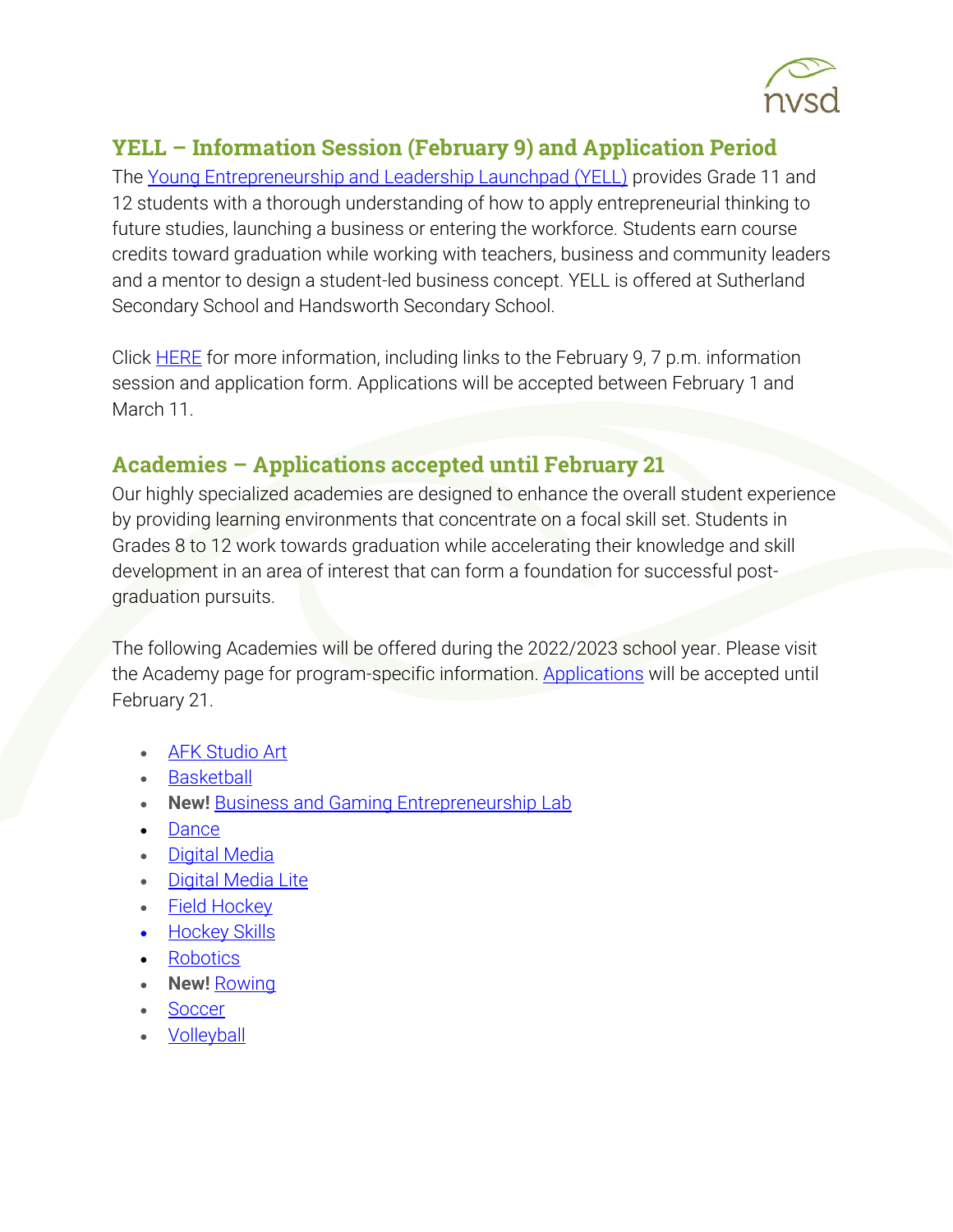

## IB Diploma Programme – Key Dates

The [International Baccalaureate Diploma Programme \(DP\)](https://www.sd44.ca/school/carson/diplomaprogramme/Pages/Default.aspx#/=) is an internationally recognized, rigorous university preparatory two-year program for students in Grades 11 and 12 that leads to a qualification that is widely recognized by the world's leading universities. It is offered at Carson Graham Secondary.

#### *Key Dates:*

- *February 15 at 7 p.m.: online information session* for parents/guardians and prospective students. The meeting link is posted **HERE.**
- *February 16-17: "DP for a Day."* Prospective students in Grade 10 can explore the program firsthand and meet IB coordinators, the current cohort, and teachers. Register via email to [Cora Pross.](mailto:cpross@sd44.ca)
- February 18: Application deadline. Students will submit a comprehensive application package, along with their Grade 10 report card. Click here for additional [application information.](https://www.sd44.ca/school/carson/diplomaprogramme/applicationprocess/Pages/default.aspx#/=)

# Late French Immersion Information Session and Application Period

A pre-recorded information session for Grade 5 students and their families interested in registering in the Late French Immersion program (Grade 6 entry) is available for viewing [HERE.](https://www.sd44.ca/ProgramsServices/FrenchImmersion/LateImmersion/Pages/default.aspx#/=) Note: Priority placement for Late French Immersion runs until March 4 at 4 p.m. For more information about the program and registration process, click **HERE**.

## Elementary Band and Strings Program – Registration open

This program is open to students in Grades  $5 - 7$  for Band and Grades  $4 - 7$  for Strings. Registration for the 2022/2023 school year runs from January 10 – March 4. While there is a Late Registration enrolment period, this is subject to program availability and class size at a student's school site, and is dependent on sufficient registrations received by March 4. More information, including program fees, is available **HERE**.

# North Vancouver Online Learning (NVOL) – Registration open

NVOL provides students with rigorous, engaging, and interactive learning experiences. Students can choose to engage in their NVOL courses entirely remotely online or in a blended model of online and in-person interactions at our NVOL Centre. In addition, students can choose from a full suite of **courses** from Grades 8 through 12 in both English and French.

The French Immersion Online Course offerings allow students the opportunity to meet the requirements of their Diplôme de fin d'études secondaires en Colombie-Britannique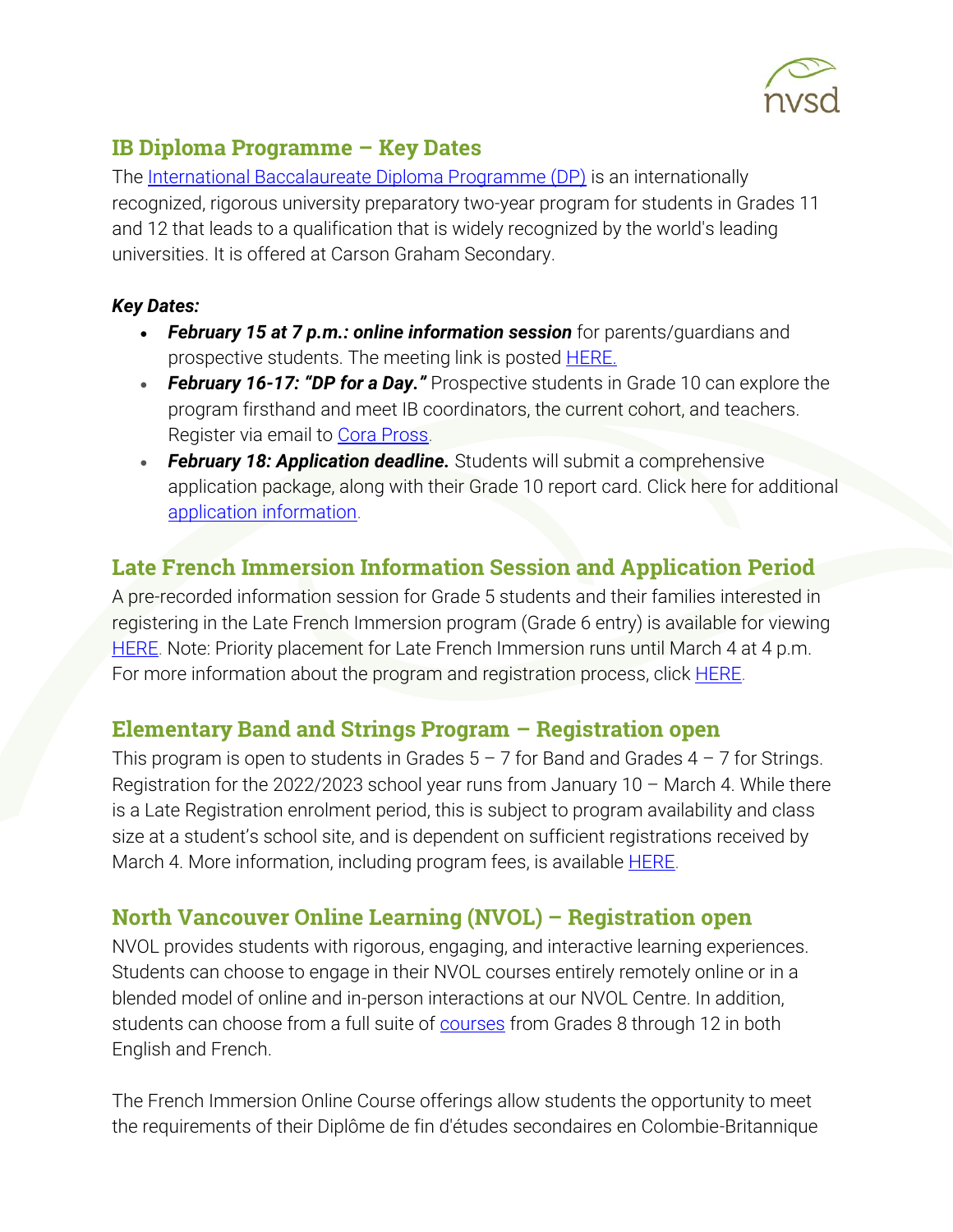

online through L' École Virtuelle de Vancouver nord. Click [HERE](https://www.sd44.ca/school/onlinelearning/ProgramsServices/EcoleVirtuelle/Pages/default.aspx#/=) for a complete list of our French Immersion course offerings.

#### **Online registration for NVOL is open; click [HERE](https://www.sd44.ca/school/onlinelearning/About/registration/Pages/default.aspx#/=) for more information.**

#### AFK's After School Art – Registration open

Taught by art specialist teachers and assisted by secondary art students, AFK's After School Art classes provide students the opportunity to further their artistic ability and foster positive attitudes towards the visual arts. Registration is open (virtual and inperson options available). Visit the **Artists for Kids** website for more information and to register.

## Community Initiatives

## Shape the City of North Vancouver's Mobility Strategy

The City of North Vancouver is developing a Mobility Strategy with a vision of creating healthy streets that work for everyone. The new strategy will be the playbook for planning and making decisions about city streets and how residents and visitors get around for the next decade. As it works towards a final version for City Council to consider later this spring, you're invited to provide input on the Draft Mobility Strategy. Click [HERE](https://www.cnv.org/City-Services/Streets-and-Transportation/Mobility-Strategy) for more information; the deadline to participate is February 6 at 4 p.m.

# Good News Stories from the NVSD

Visit the [Learn, Share & Grow Blog](https://www.sd44.ca/District/LearnShareGrow/default.aspx#/) and [News & Announcements](https://www.sd44.ca/Pages/newsarchive.aspx?ListID=d00680b1-9ba1-4668-9328-d82dd27dacd4) section of our website to stay informed on the good work that is happening here. *Enjoy!*

- Primary Instruction Network: Primary Teacher Talk [\(NVSD blog post\)](https://www.sd44.ca/District/LearnShareGrow/default.aspx#/view/670)
- Chicks at Mountainside [\(NVSD blog post\)](https://www.sd44.ca/District/LearnShareGrow/default.aspx#/view/669)
- Connection through art [\(NVSD blog post\)](https://www.sd44.ca/District/LearnShareGrow/default.aspx#/view/668)
- Rowing Academy dips its oars again in North Vancouver School District (North [Shore News article\)](https://www.sd44.ca/Pages/newsitem.aspx?ItemID=1060&ListID=d00680b1-9ba1-4668-9328-d82dd27dacd4&TemplateID=Announcement_Item#/=)

With appreciation,

Lear-

Mark Pearmain